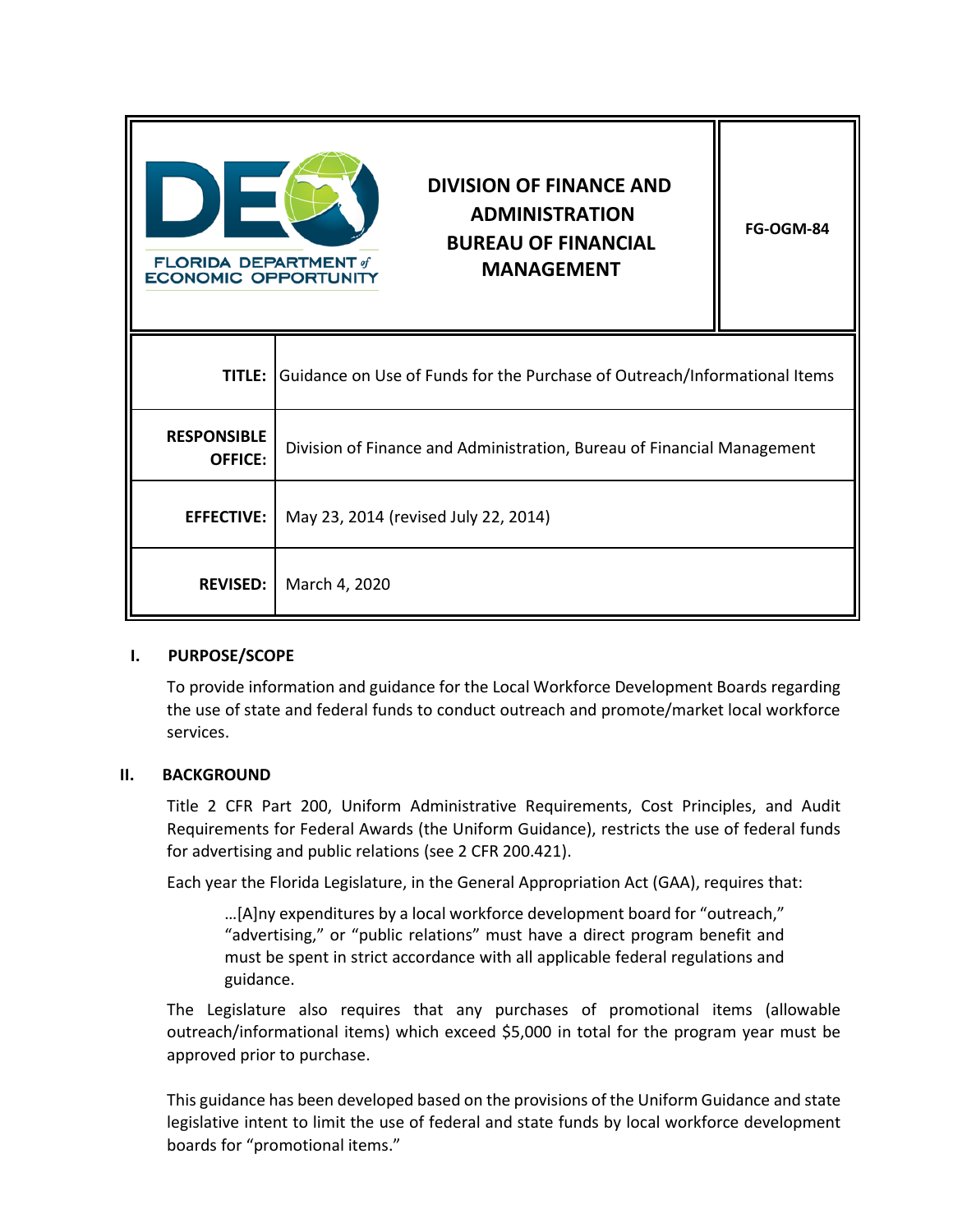#### **III. REVISION INFORMATION**

This guidance updates and replaces FG-OGM-84, Guidance on Use of Funds for the Purchase of Outreach/Informational Items, dated July 22, 2014.

#### **IV. AUTHORITY**

- Workforce Innovation and Opportunity Act (WIOA; 29 U.S.C. 2701 et seq.)
- Regulations for the Workforce Development Systems Under Title I of WIOA (20 C.F.R. Part 675 et seq.)
- Wagner-Peyser Act (29 U.S.C. 49 et seq.)
- Regulations for the Wagner-Peyser Act Employment Service (20 C.F.R. Part 651 et seq.)
- Title 2 C.F.R. Part 200, Uniform Administrative Requirements, Cost Principles, and Audit Requirements for Federal Awards (the Uniform Guidance).

# **V. DEFINITIONS**

**A. Program Outreach:** Program outreach is an activity conducted by workforce boards to educate the public about services available and how to access those services. Program outreach also includes activities designed to inform and recruit individuals that have particular needs and have been targeted for services. Federal regulations allow costs associated with advertising to conduct program outreach activities. Allowable advertising includes TV and radio spots, billboards, spots on transit media, signage, social media, websites, brochures, etc. Program outreach should be a coordinated activity that support and benefits the various workforce grants operated by the local workforce development boards.

Allowable advertising should be targeted to businesses, job seekers and/or community partners and: 1) connects job seekers, businesses, and/or community partners to programs and services offered by the Local Workforce Development Board, and 2) serves a business purpose by assisting job seekers obtain employment and employers find qualified job seekers. All advertising for program outreach must include the organization's name, a tag line that promotes services, and contact information (such as a web site or telephone number). The purchase of allowable advertising for the purpose of program outreach does not require prior approval.

- **B. Outreach/Informational Item:** An outreach/informational item is something purchased for distribution to job seekers and employers as a way to reinforce the program outreach advertising that a Local Workforce Development Board does.
- **C. Promotional/Marketing Item:** An item purchased for distribution to the general public that promotes the organization (only contains the name of the Local Workforce Development Board).
- **D. Connection to Programs/Services:** A statement that connects a business, partner or job seeker to services offered at the workforce board. For example, "Call [phone #] or visit [website] for assistance in locating employment or job training," etc.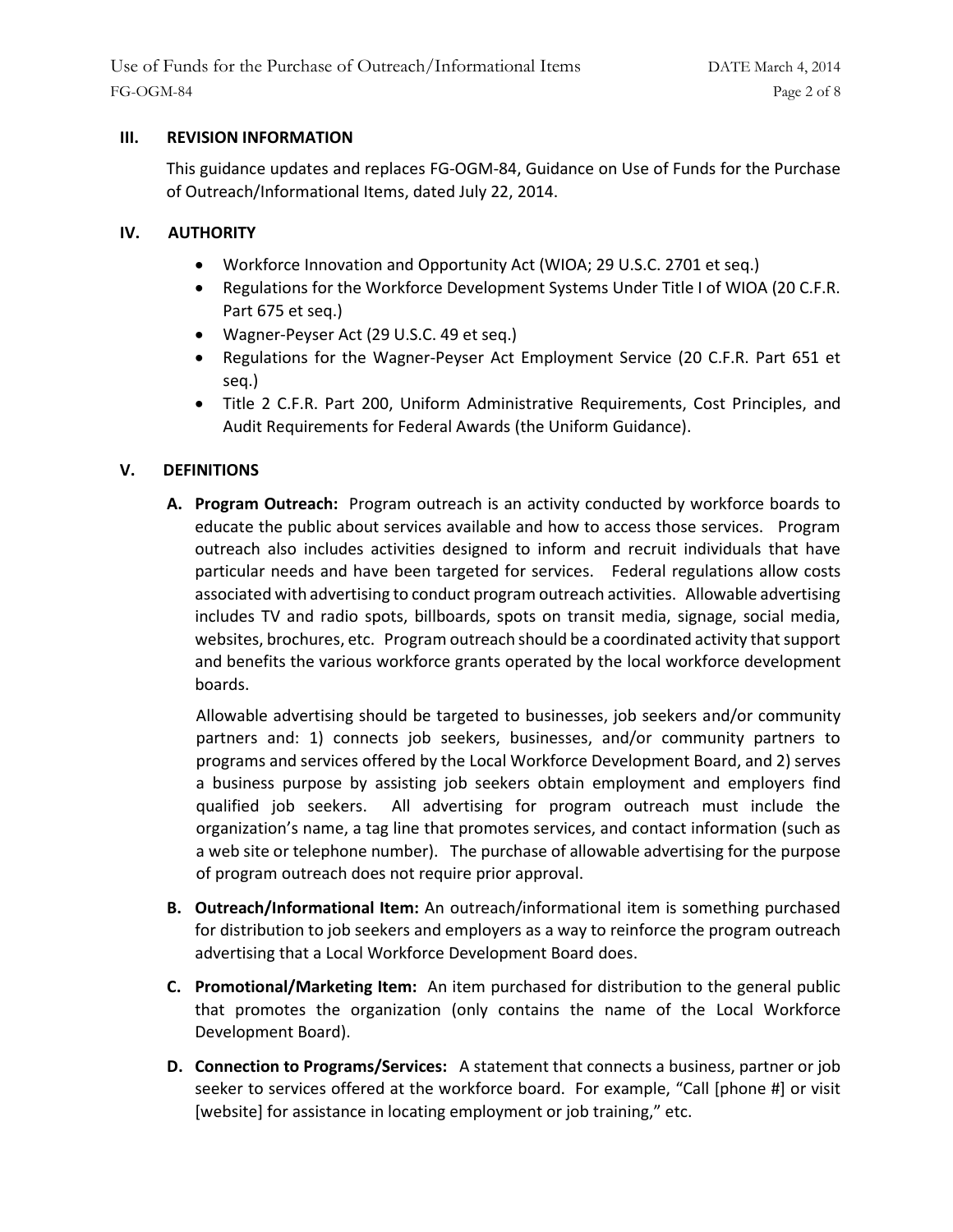# **VI. APPLICABILITY**

The policy and procedures contained in this guidance apply to the use of federal or state grant funding received from DEO. It does not apply to outreach/informational and promotional/marketing items purchased with non-federal and non-state funds.

This policy does not apply to the following items that are not considered "outreach/informational." These items may include the name and/or the logo of the organization and tag line, so long as the cost of adding that information is not significantly different from the cost of the supplies unmarked, and those supplies are used only for the conduct of grant business and not as outreach/informational purposes. The Local Workforce Development Board should maintain cost comparison data between the items marked and unmarked to demonstrate that the cost variance was reasonable. These items include:

- Office supplies such as pens, pencils, pads of paper, business cards, stationary, post-it note pads, mouse pads, lanyards, or similar items used by either staff, board members, or individuals participating in workforce program activities.
- Balloons, banners, and table skirts that include the organization's name used to identify the organization at events such as job fairs and other community events.
- T-shirts and other type uniform materials worn by staff or participants used to identify staff and participants as members of the local workforce team.
- Supportive services such as grooming supplies (pocket valets) and other similar items that may be used to help participants successfully interview for jobs, etc.
- Supplies, materials, booklets, and videos purchased for resource rooms, job readiness classes, and Rapid Response.

# **VII. PROCEDURES/POLICY**

The purchase of outreach/informational items to conduct program outreach to inform employers and job seekers of the availability of services through local workforce development boards is an allowable use of funds as an advertising cost when it meets the requirements of this policy. In order to be allowable, program outreach/informational items must meet the following criteria:

- Provide contact information regarding the Local Workforce Development Board. The minimum information would be the Local Workforce Development Board name, website and/or phone number, and/or other information that would direct the user to the Local Workforce Development Board for services.
- Include a statement that connects a business, partner or job seeker to services offered at the workforce board. For example, "Call [phone #] or visit [website] for assistance in locating employment or job training," etc.
- Be reasonable in price and necessary to assist in outreach to businesses, community partners and job seekers. Only the number of items determined necessary to support outreach efforts planned for the program year should be purchased.
- Any outreach/informational items purchased for distribution as giveaways must be intended for businesses and community partners in the context of doing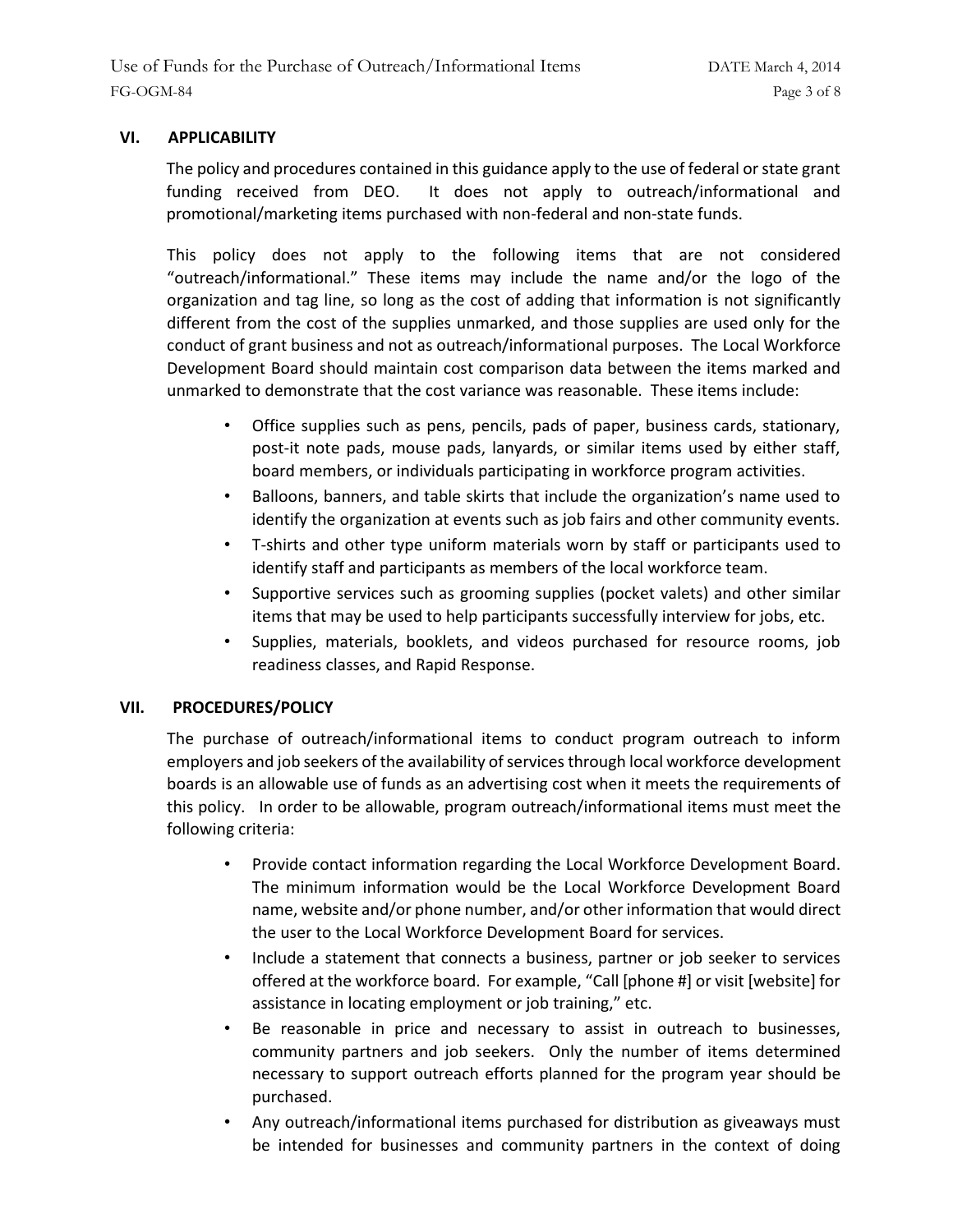business with the Local Workforce Development Board, or for job seeker customers as part of program recruitment, participation, or follow-up.

- Outreach items provided to businesses/community partners should be items that can be used in the work environment and have the added benefit/value of connecting the business/community partner to the programs and services provided by the Local Workforce Development Board.
- Outreach items provided to job seekers should be useful during the search for employment, while connecting the individual back to employment programs and services.

The following is a list of allowable outreach/informational items, provided that the items meet the criteria outlined above within section VII:

- Portfolios/folders purchased for distribution to job seekers to assist them in seeking employment. These items should include information on available workforce services (brochures, pamphlets, etc.).
- Pens and pencils purchased for distribution to job seekers and participants to assist them in seeking jobs and participating in program services and/or for distribution to businesses and community partners to remind them of services available through the Local Workforce Development Board.
- USB drives that include pre-loaded information about available services purchased for distribution to job seekers and participants to assist them in seeking jobs and participating in program services and/or for distribution to businesses and community partners to remind them of services available through the Local Workforce Development Board.
- Tote bags for distribution to job seekers at job fairs and community events. Tote bags and other similar item purchased for distribution to job seekers should include information on available workforce services (brochures, pamphlets, etc.).

Additional items not on this list of allowable items may be approved on a case-by-case basis in very limited, unique situations with prior written approval from DEO. Items purchased for distribution to the general public that promote the organization (only contains the name of the Local Workforce Development Board) are promotional/marketing items and are not allowed.

The following are examples of items that are not allowed to be purchased from state or federal grant resources:

- Balloons purchased for distribution to the general public at job fairs or community events. These and other promotional/marketing items intended to be distributed to the general public as a "giveaway" are not allowable.
- Hairbrushes/other personal items purchased for distribution as a marketing item to the general public or job seekers. These and other promotional/marketing items intended to be distributed to the general public as a "giveaway" are not allowable.
- Umbrellas purchased for distribution to businesses and community partners to engage and remind them of services available through the Local Workforce Development Board. Although the item may be intended for distribution to only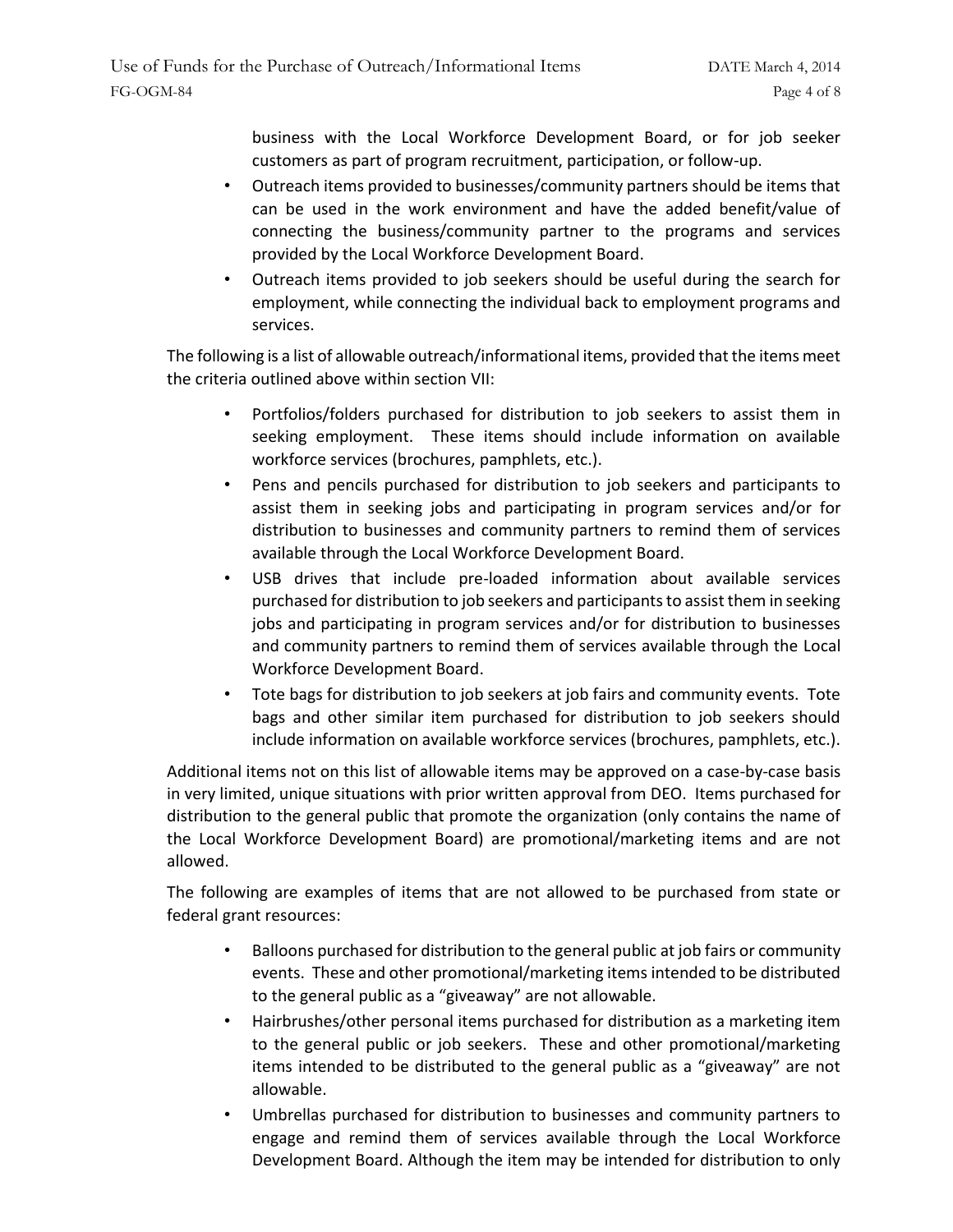businesses targeted for recruitment, the item is determined to have limited value/benefit and has a high cost per item for that limited benefit.

#### **VIII. FUNDING ALLOWABILITY**

Generally, USDOL Employment and Training Administration programs like the Workforce Innovation and Opportunity Act and Wagner-Peyser Act allow for the purchase of outreach and informational materials. Other programs depend on grantor preference on the issue or the nature of the services provided. Because many grants are limited, uses of cost pools should be avoided. A matrix of the workforce funding sources and whether the grant allows these types of purchases is included in Attachment I. The "Outreach/Informational Items Decision Tree" in Attachment II is provided as a resource tool in determining funding allowability. Outreach/informational items purchased for distribution will be subject to audit and are allowable only under limited circumstances. Boards are encouraged to first find nonfederal/non-state resources to pay for such items, or seek donations for these items by community partners.

#### **IX. PRIOR WRITTEN APPROVAL**

Prior written approval is not required to purchase advertising for allowable program outreach activities (see Section V. A.). Prior written approval is required for any purchases of allowable outreach/informational items listed within section VII exceeding \$5,000 in total for the program year. Prior written approval is also required for any purchases of other allowable outreach/informational items not specifically included in the list of allowable items within section VII, regardless of total cost. Items not on the list of allowable items may be approved on a case-by-case basis in very limited, unique situations. The specific purchase, exact message to be included on the items, the intended recipients of the items, and specific funding sources with supporting justification, must be sent to the Department of Economic Opportunity at priorapprovalrequest@deo.myflorida.com using the Prior Approval Request Form – Other Individual Items, and/or the Annual Prior Approval Request Form, as applicable. A Board must note the anticipated volume of items and timeframe within which the items will be distributed.

# **X. DOCUMENTATION**

Boards must have good, clear supporting documentation for all costs associated with program outreach and informational activities. Good, clear supporting documentation establishes that the expenditure:

- meets the cost principles (is necessary and reasonable for proper and efficient performance and administration of the grant);
- is allocable to the grant based upon benefits received;
- is authorized or not prohibited under federal, state or local laws or regulations;
- conforms to any limitations or exclusions set forth in the principles, federal laws, terms and conditions of the federal award, or other governing regulations as to types or amounts of cost items; and
- is consistent with policies, regulations, and procedures that apply.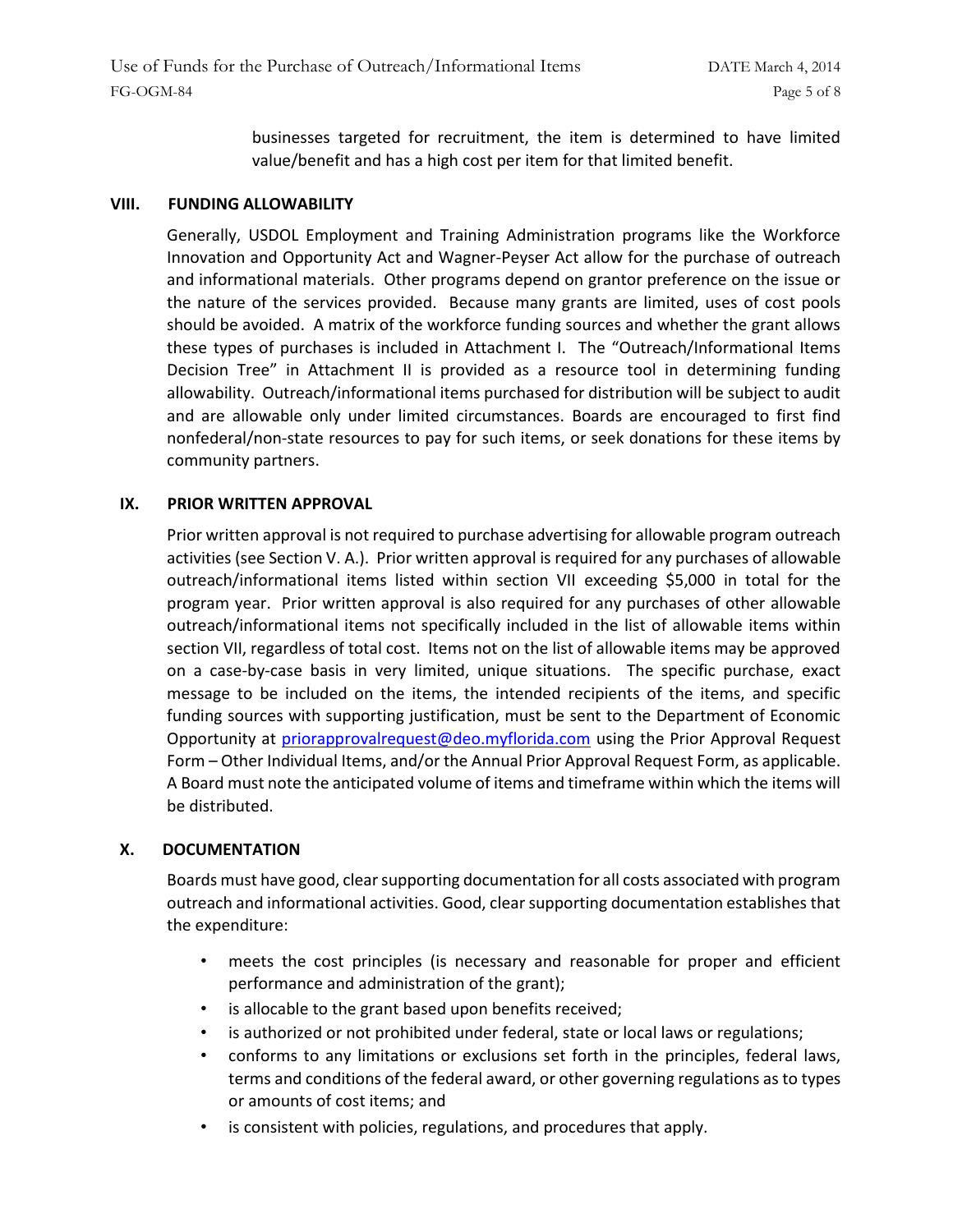# **XI. ATTACHMENTS**

- Attachment I Grant Allowability Matrix
- Attachment II Outreach/Informational Items Decision Tree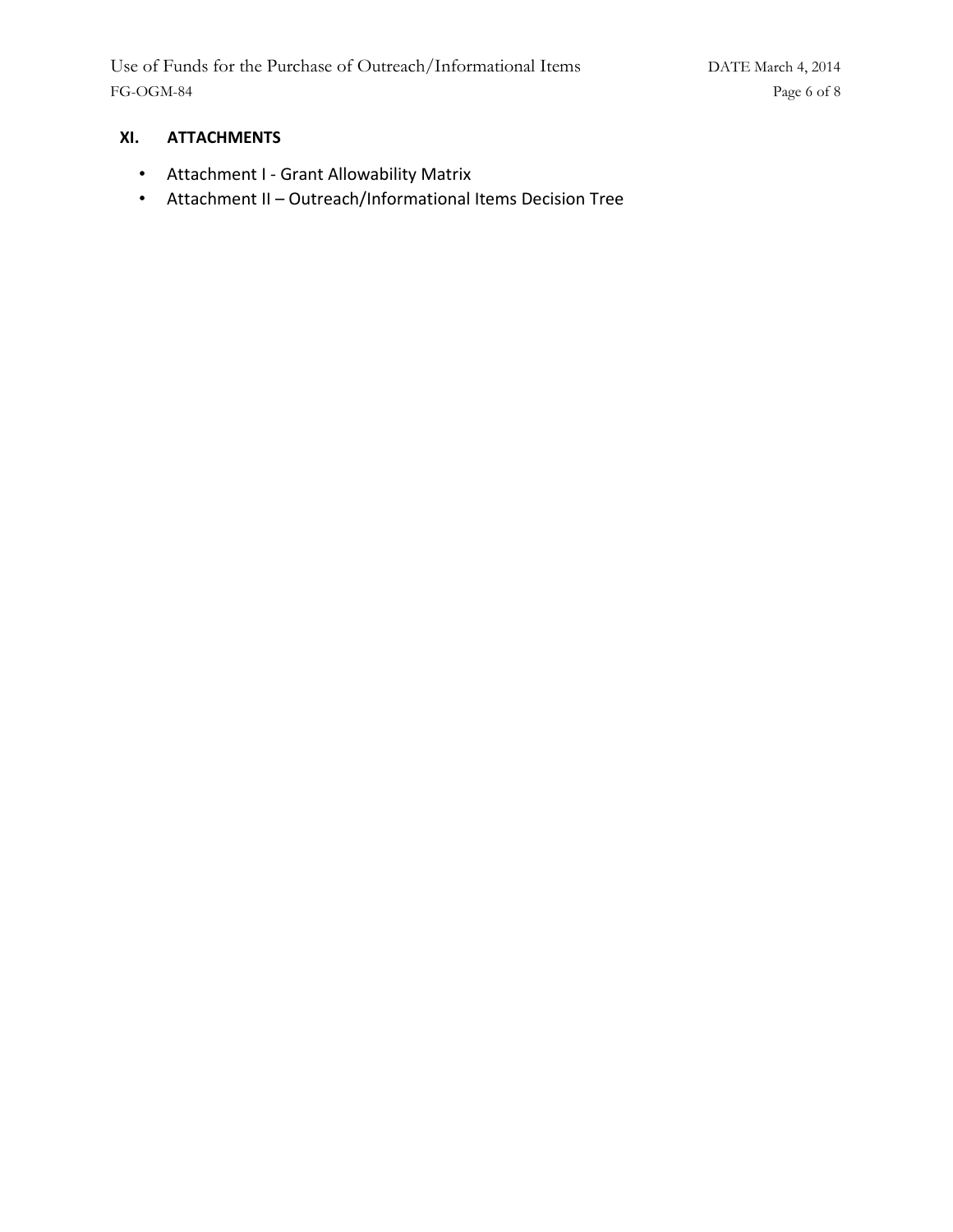# **Attachment I Grant Allowability for Purchases of Outreach/Informational Items**

| <b>Program Title</b>                                     | Allowable to Purchase Informational Items? |  |
|----------------------------------------------------------|--------------------------------------------|--|
| <b>Supplemental Nutrition Assistance Program</b>         | No                                         |  |
| <b>Wagner-Peyser Employment Services</b>                 | Yes                                        |  |
| Unemployment Insurance (UI)                              | No                                         |  |
| Reemployment and Eligibility Assessments                 | No                                         |  |
| Trade Adjustment Assistance                              | No                                         |  |
| WIOA Formula awards (Adult, Dislocated Worker and Youth) | Yes.                                       |  |
| <b>WIOA State Level</b>                                  | Note 1                                     |  |
| Disabled Veterans' Outreach Program (DVOP)               | No                                         |  |
| Local Veterans' Employment Representative Program (LVER) | No                                         |  |
| Veteran's Incentive Awards                               | Yes, Note 2                                |  |
| <b>Welfare Transition</b>                                | No                                         |  |
| Other grant awards                                       | Note 3                                     |  |

**Notes:** 

(1) Allowable, unless restricted due to special terms in the Notice of Funds Availability (NFA).

(2) Veteran's Incentive Awards are unrestricted funding that are not subject to prior approval requirements.

(3) Depends on the specific grant requirements. Contact the Grant Manager listed on the NFA with any questions.